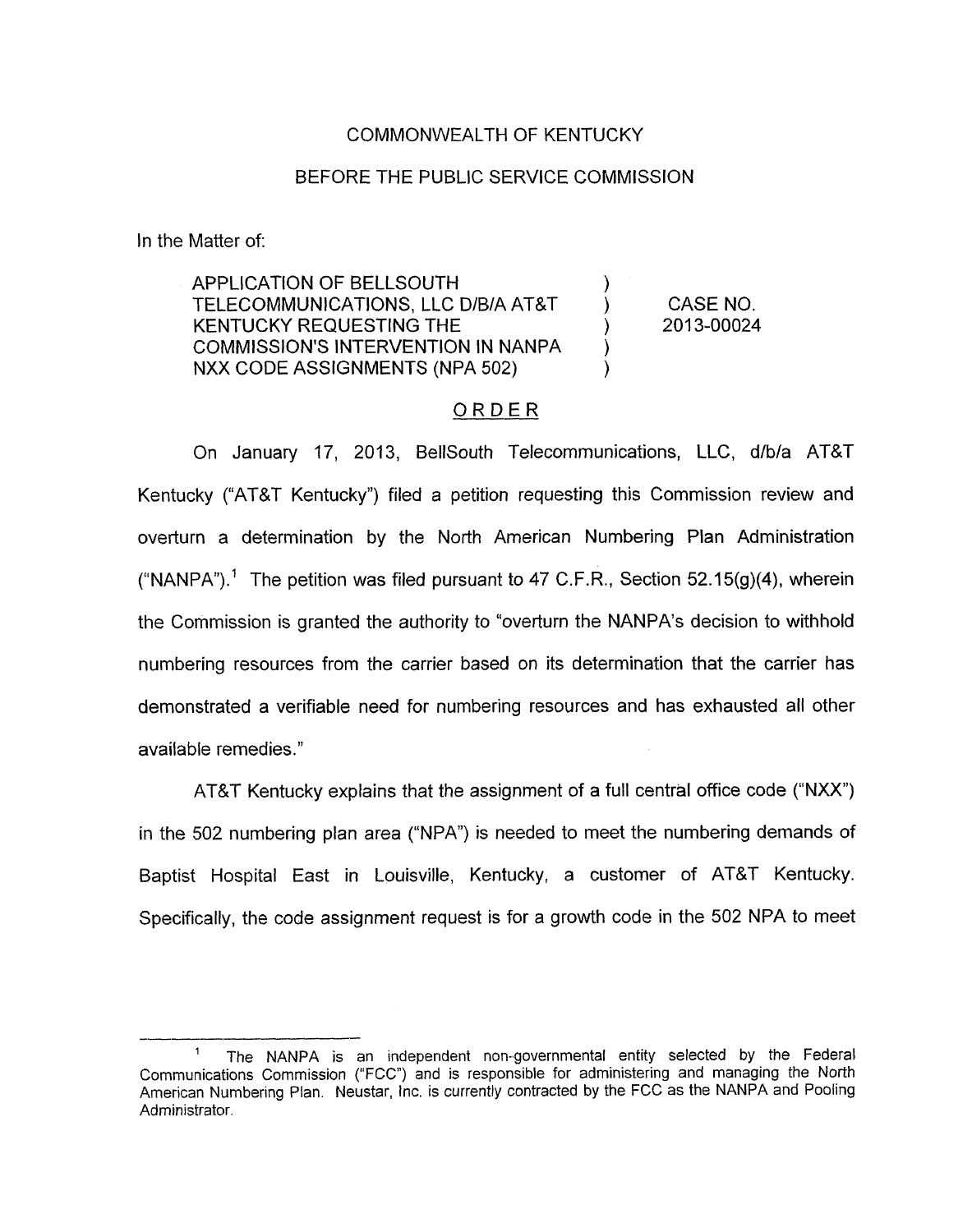Baptist Hospital East's request for a new NXX with 10,000 sequential numbers.<sup>2</sup> AT&T Kentucky does not have sufficient numbering resources available within its inventory in the available pool for the specified wire center in the Louisville rate center and is unable to meet Baptist Hospital East's specific need for numbering resources. Hence, on January 9, 2013, AT&T Kentucky electronically submitted to NANPA an application requesting assignment of a full NXX for non-pooled dedicated code in the Louisville rate center in order to address the business needs of Baptist Hospital East.<sup>3</sup> The application process with NANPA requires the submission of information used for a Months-To-Exhaust ("MTE") and Utilization Certification Worksheet ("Worksheet") pertaining to the affected rate center.<sup>4</sup> Based on the submitted information and resulting calculations, NANPA concluded that AT&T Kentucky did not meet the FCC's required guideline for MTE of six months or less or the utilization threshold requirement of  $75$  percent.<sup>5</sup> Therefore, NANPA determined that AT&T Kentucky's request for additional numbering resources should be denied.

NANPA is not a policy-making entity. In making assignment decisions, NANPA follows regulatory directives and industry-developed guidelines. NANPA's

<sup>&</sup>lt;sup>2</sup> See AT&T Kentucky's Petition for Review.

<sup>&</sup>lt;sup>3</sup> Specifically, the NXX request submitted by AT&T Kentucky was for its St. Matthews' switch, but current FCC rules require the evaluation of number utilization for the entire rate center before assignment of new numbering resources.

 $<sup>4</sup>$  In accordance with 47 C.F.R., Section 52.15(g)(3), the MTE and utilization level are calculated</sup> by the Worksheet based on various inputs supplied by the applying carrier.

According to the Worksheet, the MTE for the Louisville rate center was calculated to be **5**  169.599 months with a utilization rate of 60.922 percent.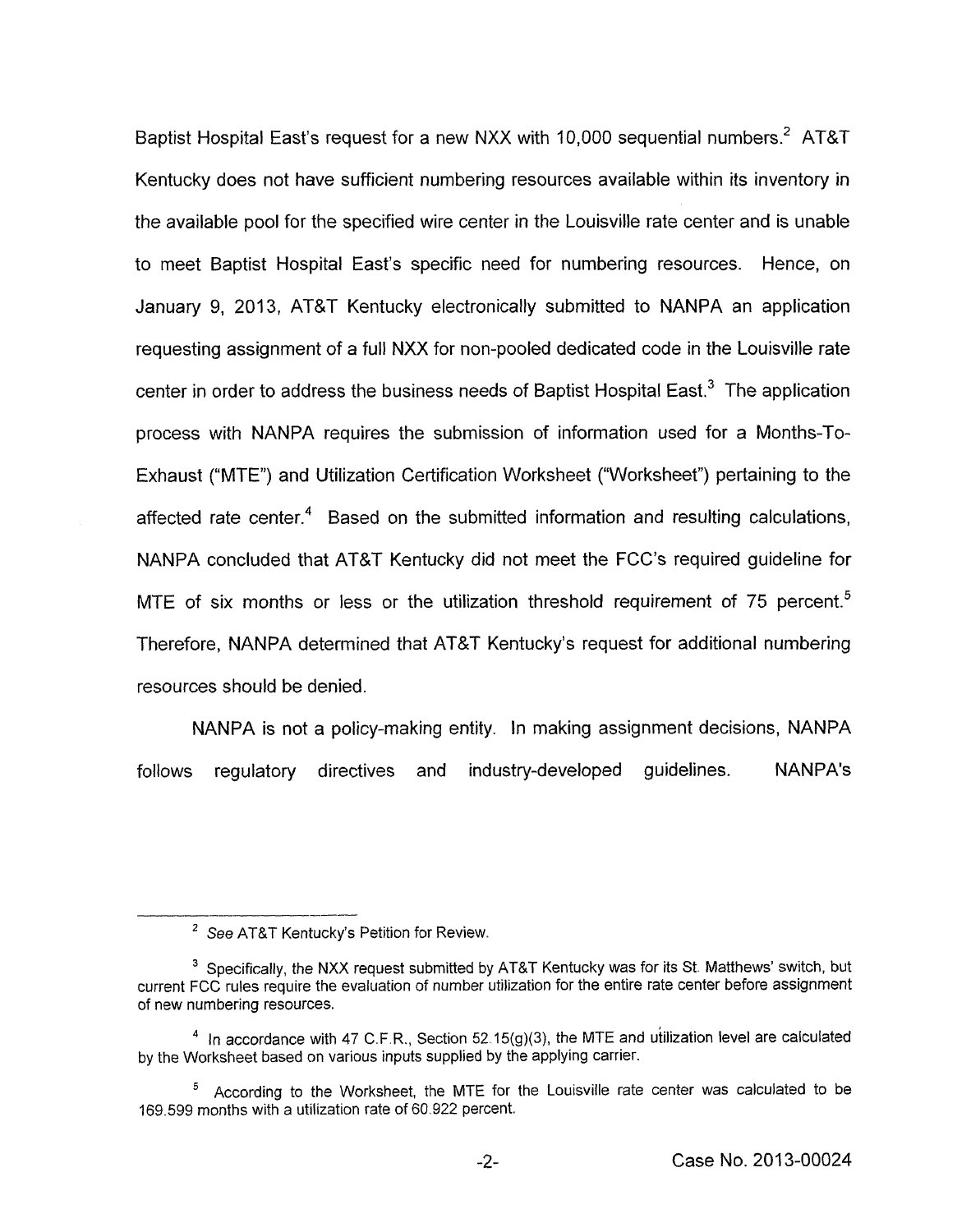responsibilities are defined in FCC rules and in comprehensive technical requirements drafted by the telecommunications industry and approved by the FCC.<sup>6</sup>

Pursuant to 47 C.F.R., Section 52.15(9)(4), this Commission may overturn the determination of NANPA if the requesting carrier has demonstrated a verifiable need for numbering resources and that all other available remedies have been exhausted. The Commission finds that AT&T Kentucky has demonstrated a verifiable need for additional numbering resources by presenting the request of a specific customer, Baptist Hospital East, for a full NXX containing 10,000 sequential numbers in Louisville, Kentucky, in the 502 NPA. AT&T Kentucky advises that it will be unable to provide telecommunications services requested by the customer without additional numbering resources in the Louisville rate center. The Commission further finds that AT&T Kentucky has exhausted all available remedies in the Louisville rate center to the extent that no combination of existing numbering resources in the Louisville rate center can be employed to meet the customer's demand for a full NXX. According to AT&T Kentucky, the St. Matthews' switch serving the Louisville rate center does not have a large enough block of sequential numbers to meet the customer's need.

This Commission finds that the NANPA determination to deny AT&T Kentucky the additional numbering resources described herein should be overturned and NANPA directed to assign to AT&T Kentucky a new NXX in the Louisville rate center. The Commission notes that the numbering resources considered in this Order are to be assigned for the sole use of serving AT&T Kentucky's customer, Baptist Hospital East, in the Louisville rate center. If the service requested by Baptist Hospital East is withdrawn, declined, or terminated, the associated numbering resources approved in

*See generally,* 47 C.F.R., Section 52.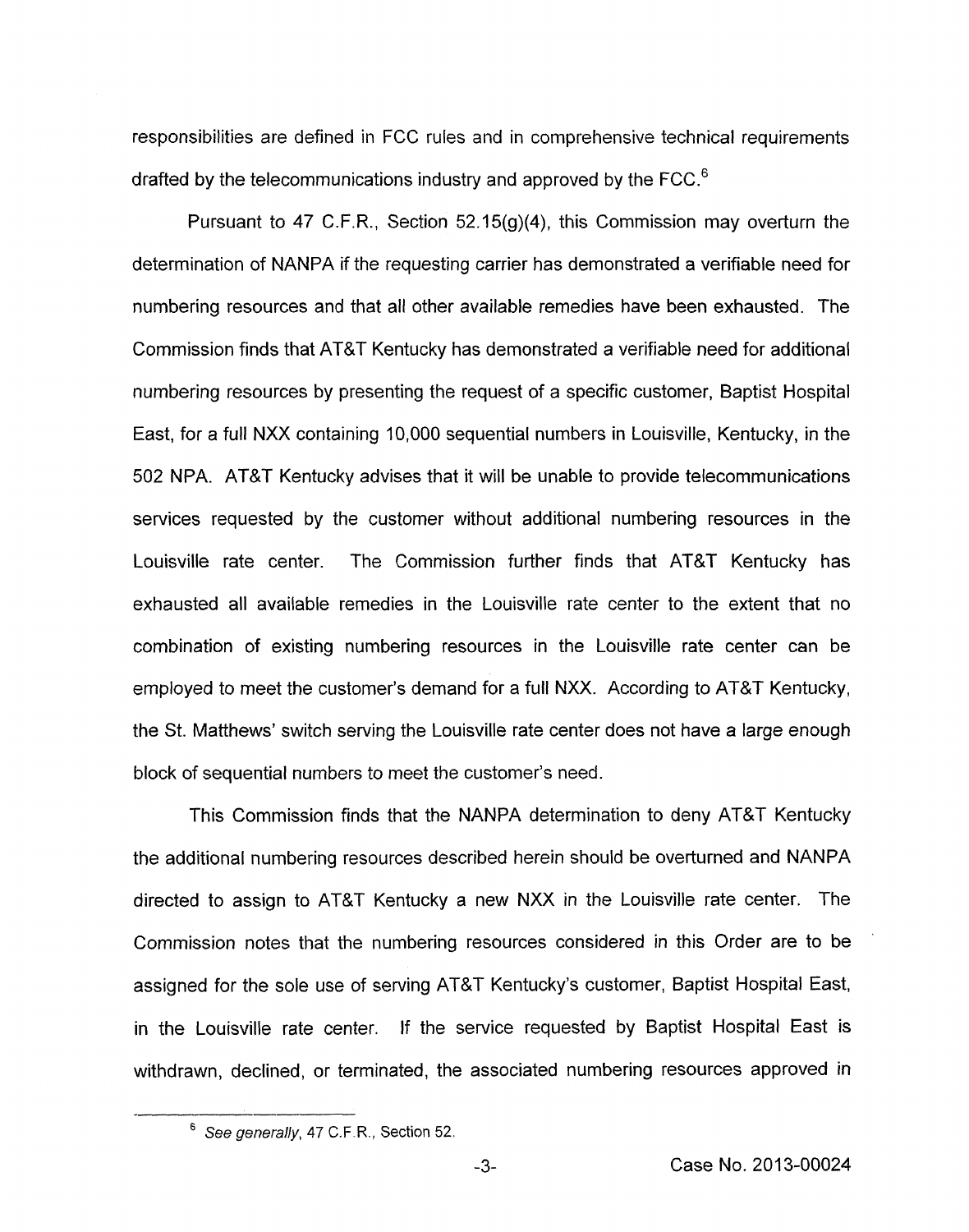this Order should be returned to NANPA and may not be utilized to serve other customers without first meeting NANPA's numbering resource guidelines.

IT IS THEREFORE ORDERED that:

1. AT&T Kentucky's petition regarding NANPA's denial of its application for assignment of additional numbering resources in the 502 NPA is granted.

2. The decision of NANPA to deny AT&T Kentucky's request for assignment of new NXX containing 10,000 sequential numbers in the Louisville rate center is hereby overturned.

3. NANPA shall assign AT&T Kentucky an available NXX for the St. Matthews' switch in the Louisville rate center.

4. The numbering resources considered in this Order are to be assigned for the sole use of serving AT&T Kentucky's customer, Baptist Hospital East, in the Louisville rate center. If the service requested by Baptist Hospital East is withdrawn, declined, or terminated, the associated numbering resources approved in this Order shall be returned to NANPA.

By the Commission



ATTES<sup>-</sup> Executive Directo

Case No. 2013-00024